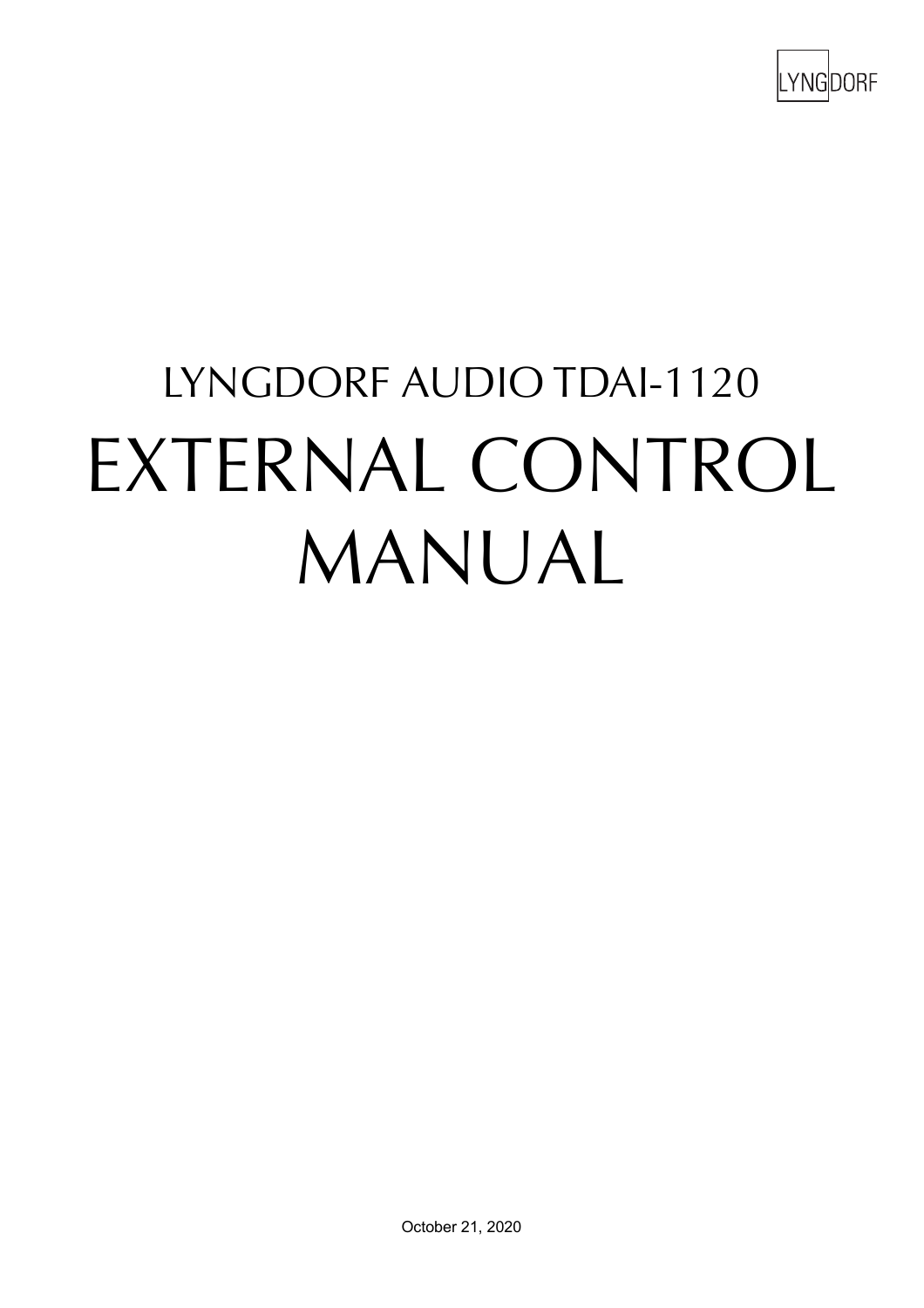

## **Introduction**

The purpose of this document is to describe how the external control interface of the device works.

## **Home Automation System Integration**

The Lyngdorf Audio TDAI-1120 is compatible with home automation systems via the network connectors on the rear socket panel and over WiFi. The TDAI-1120's IR and trigger connections can also be programmed for use **in** a home automation system.

#### **Control Via Network**

Open a TCP connection on port 84 and use the control protocol as described in this document. For control from a PC, use Telnet, Putty, or similar programs to open the TCP connection.

If you do not know the IP address of the TDAI-1120 on your local network, the TDAI-1120 supports Apple´s Bonjour Discovery service, which must be on the computer you want to set up the TDAI-1120 with. The software is built-in as part of the Apple OS X operating system. For Windows operating systems, the software can be found at http://www.apple.com/support/bonjour/

The control protocol is announced via bonjour as the service "slactrl".

The TDAI-1120 can also be controlled via the network by accessing http://TDAI-1120.local in your browser.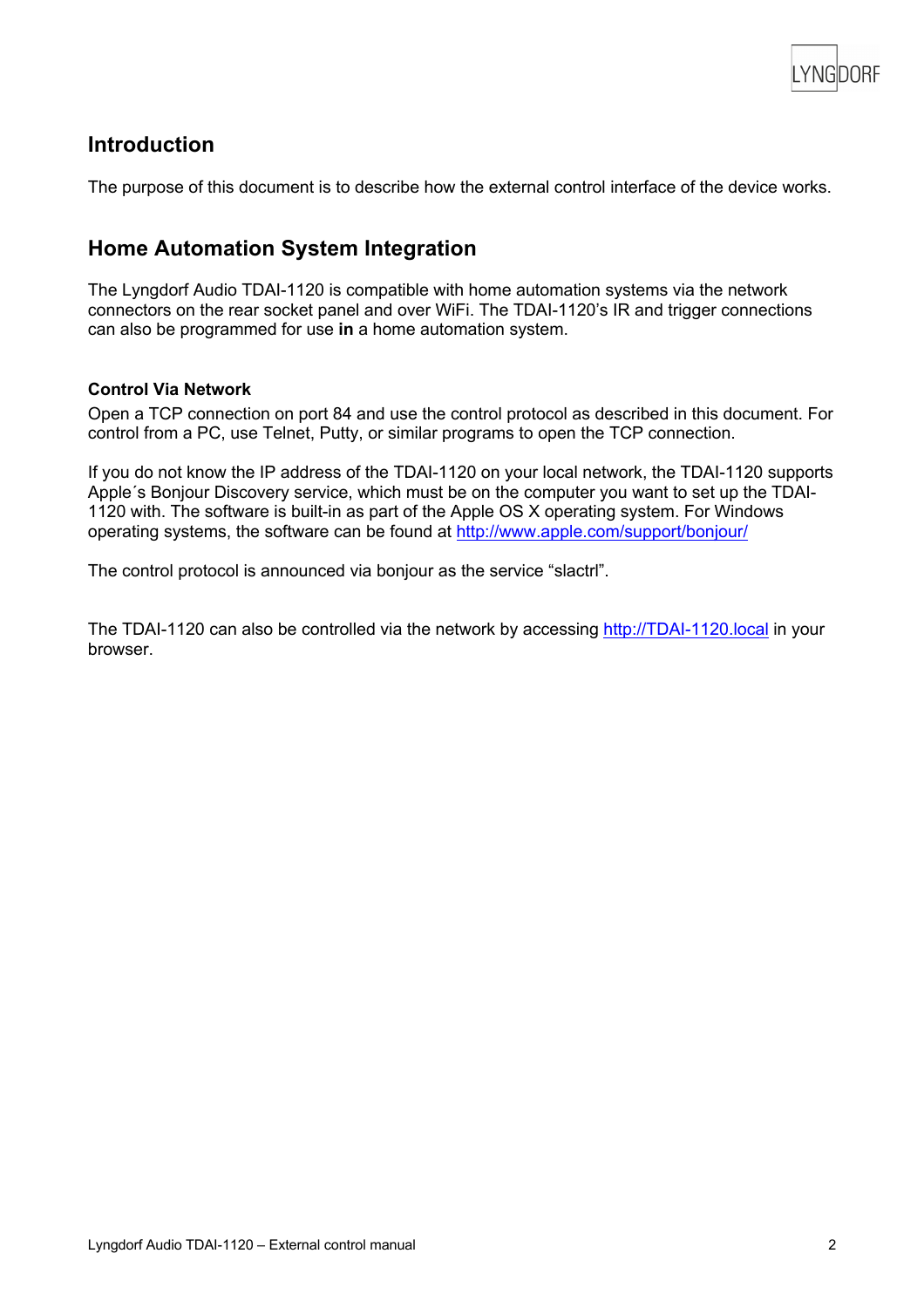

# **Control Protocol**

### **Commands**

Every command starts with '!' character and ends with carriage return (ascii 0x0D, referred to in this document as <CR>). There are two types of commands: commands and status requests. Commands are used to emulate remote key presses or to set a certain volume etc. Status requests are used to query the current state of the controller (volume, current source etc.). Commands with invalid formats are simply ignored. For example, sending a command !VOL(100)garbage!MUTEON<CR> will only result in volume being muted, because volume command is not terminated properly.

#### **Responses and Feedback Level**

There are three levels of responsiveness, called feedback levels. Each level adds something new to the previous level. Feedback levels can be set from the control interface with command "!VERB(X)<CR>" (X can be 0, 1 or 2). All responses start either with '!' (status messages) or '#' (echo messages) and end with <CR>.

Feedback level 0: Data is sent only when data is requested by a status request command. For example, command "!VOL?<CR>" would return "!VOL(XXX)<CR>", where "XXX" would be current volume.

Feedback level 1: Feedback level 1: Data is sent whenever any status changes. The data format is the same as for responses to status request commands.

Feedback level 2: Each command is also echoed back with the '#' in front of the command instead of '!' character. For example, command "!VOL?<CR>" would return "#VOL?<CR>!VOL(XXX)<CR>".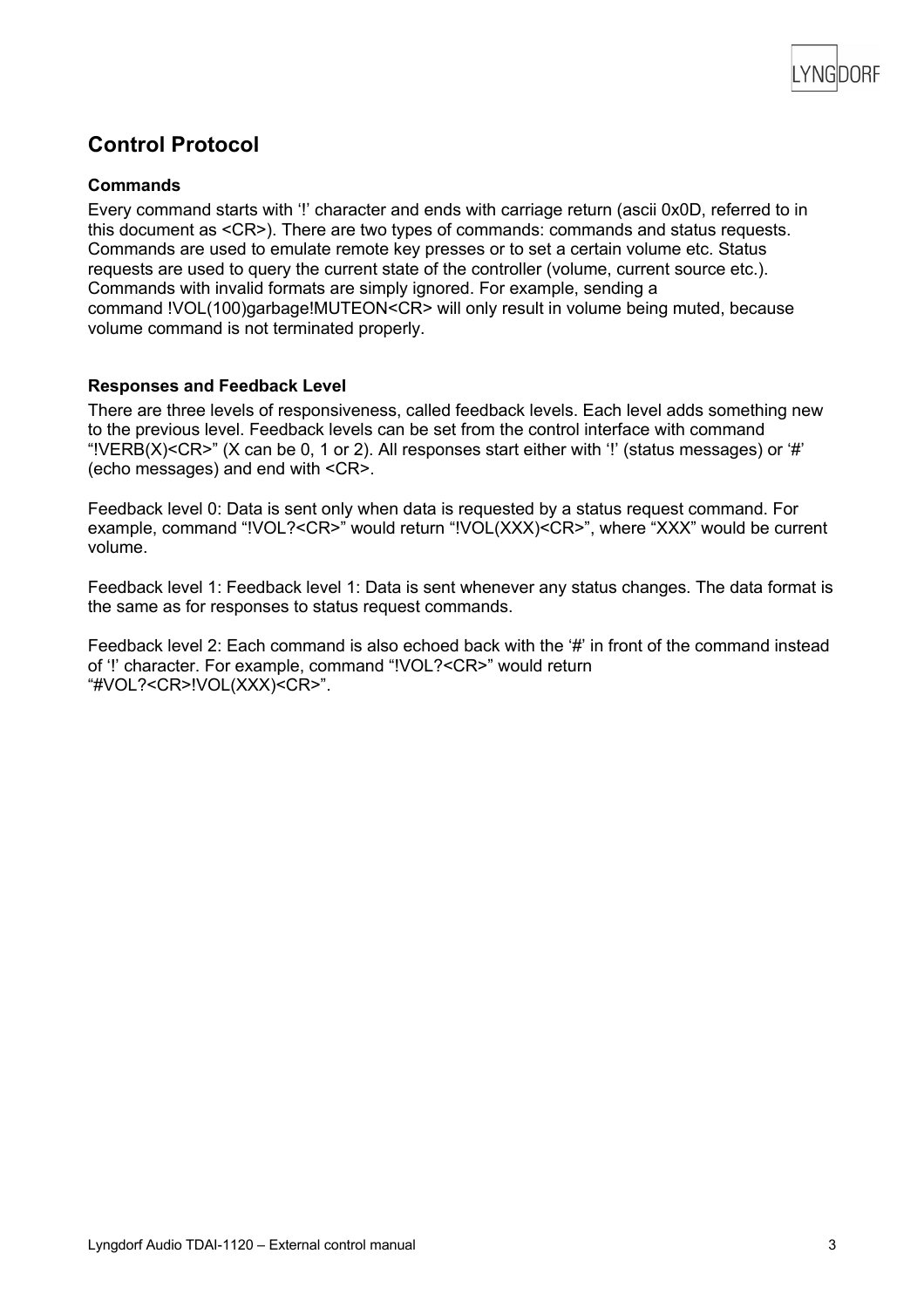

The following commands and requests are available on the TDAI-1120:

| Commands<br>& Requests | Return format                   | Values                                                                                                                                                       | Description                                                                           |
|------------------------|---------------------------------|--------------------------------------------------------------------------------------------------------------------------------------------------------------|---------------------------------------------------------------------------------------|
| !AUDIOSTATUS?          | !AUDIOSTATUS<br>("Audiostring") | Audiostring is a string describing<br>the current audio input.                                                                                               | Requests format information for the<br>current audio input.                           |
| !BAL?                  | !BAL(balance)                   | Balance describes the balance<br>setting in this range:<br>L1 to L10: Balance is to the left.<br>0: Balance is centered<br>R1 - R10: Balance is to the right | Requests the current balance trim<br>setting                                          |
| !BAL(balance)          |                                 | Balance describes the balance<br>setting in this range:<br>L1 to L10: Balance is to the left.<br>0: Balance is centered<br>R1 - R10: Balance is to the right | Sets the balance trim setting                                                         |
| !BASS?                 | !BASS(n)                        | $n = -12$ to 12 (dB)                                                                                                                                         | Requests the current bass gain trim<br>setting                                        |
| !BASS(n)               | $\overline{a}$                  | $n = -12$ to 12 (dB)                                                                                                                                         | Sets the bass gain trim setting                                                       |
| !BASSFREQ?             | !BASSFREQ(n)                    | $n = 20$ to 800 (Hz)                                                                                                                                         | Requests the current bass<br>frequency trim setting                                   |
| !BASSFREQ(n)           | $\overline{a}$                  | $n = 20$ to 800 (Hz)                                                                                                                                         | Sets the bass frequency trim setting                                                  |
| !DEVICE?               | !DEVICE(TDAI-1120)              | $\blacksquare$                                                                                                                                               | Requests identifying information.                                                     |
| !IPWIFI?               | !IPWIFI(xxx.xxx.xxx.xxx)        | IP for the Wi-Fi interface. If not<br>connected,<br>the return value will be an empty<br>string.                                                             | Requests the IP of the Wi-Fi<br>interface                                             |
| !IPWIRED?              | !IPWIRED(xxx.xxx.xxx.xxx)       | IP for the Ethernet interface. If<br>not connected.<br>the return value will be an empty<br>string.                                                          | Requests the IP of the Ethernet<br>interface                                          |
| !MACWIFI?              | !MACWIFI(xx:xx:xx:xx:xx:xx)     | MAC address for the Wi-Fi<br>interface.                                                                                                                      | Requests the IP of the Wi-Fi<br>interface                                             |
| !MACWIRED?             | !MACWIRED(xx:xx:xx:xx:xx:xx)    | MAC address for the Wired<br>interface.                                                                                                                      | Requests the IP of the Ethernet<br>interface                                          |
| !MUTE?                 | !MUTE(ON) or !MUTE(OFF)         | $\overline{\phantom{a}}$                                                                                                                                     | Requests the current mute state.                                                      |
| !MUTE                  |                                 |                                                                                                                                                              | Toggles the current mute state.<br>Same function as the mute button<br>on the remote. |
| <b>!MUTEON</b>         |                                 |                                                                                                                                                              | Mutes the amplifier.                                                                  |
| <b>!MUTEOFF</b>        | ٠                               |                                                                                                                                                              | Demutes the amplifier.                                                                |
| !OFF                   |                                 |                                                                                                                                                              | Turns the amplifier off.                                                              |
| !ON                    |                                 | NOTE: When TDAI-1120 is set<br>for Deep Sleep Stand-by, you<br>should send the command<br>twice.                                                             | Turns the amplifier on.                                                               |
| !PWR?                  | !PWR(ON) or !PWR(OFF)           | $\overline{a}$                                                                                                                                               | Requests the current power state of<br>the amplifier.                                 |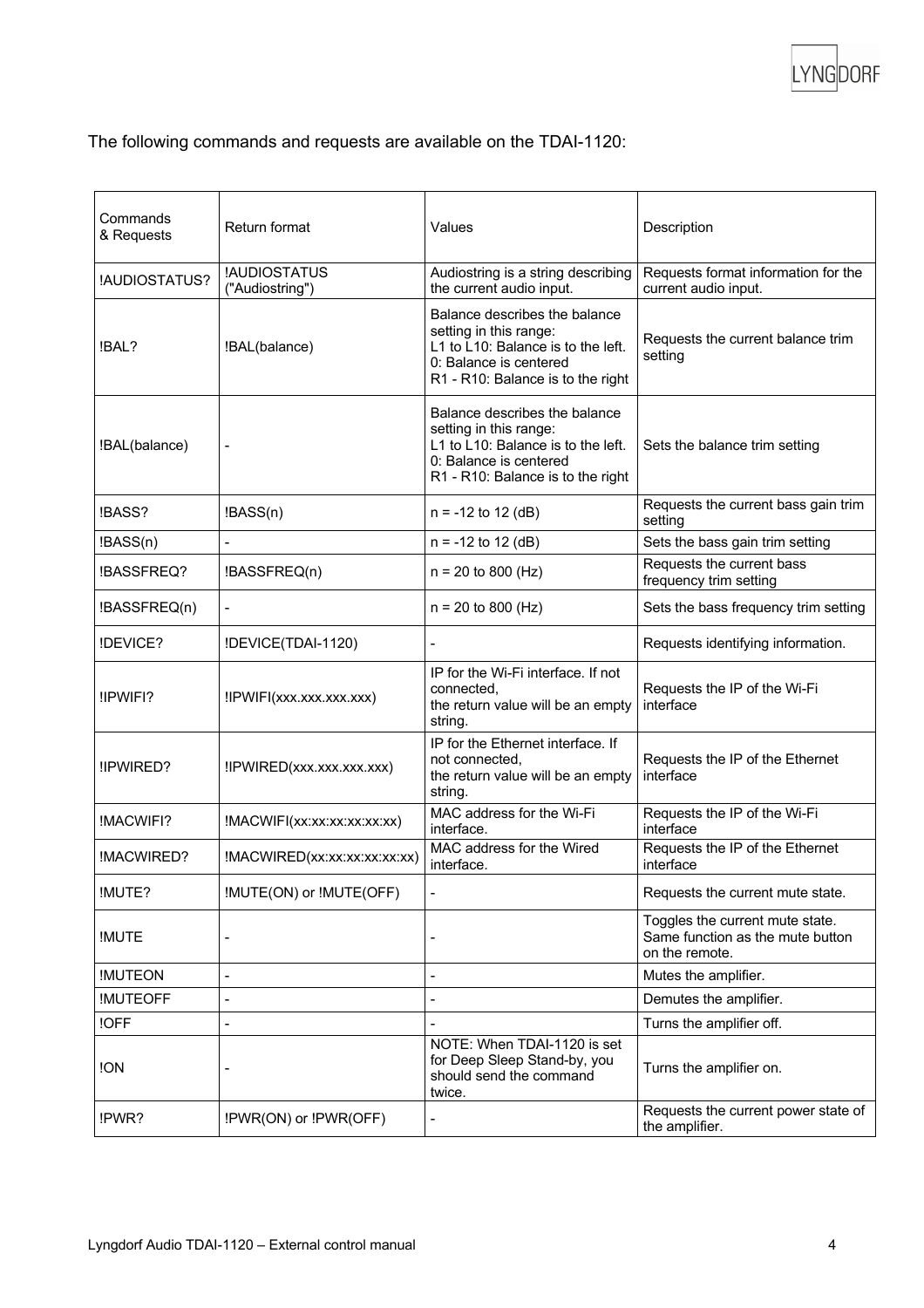

| !PWR        |                                                                         | $\overline{a}$                                                                                                                                                                                                    | Toggles power state of the amplifier.<br>Same function as pressing the<br>power button on the remote. |
|-------------|-------------------------------------------------------------------------|-------------------------------------------------------------------------------------------------------------------------------------------------------------------------------------------------------------------|-------------------------------------------------------------------------------------------------------|
| !RP?        | IRP(n)                                                                  | 0: Bypass<br>1-8: Focus positions 1 to 8<br>9: Global                                                                                                                                                             | Requests the currently selected<br>RoomPerfect position.                                              |
| IRP(n)      |                                                                         | 0: Bypass<br>1-8: Focus positions 1 to 8<br>9: Global                                                                                                                                                             | Selects a new RoomPerfect position<br>(if available)                                                  |
| !RPDN       |                                                                         | $\overline{a}$                                                                                                                                                                                                    | Selects previous RoomPerfect<br>position. Same as pressing down-<br>arrow on the remote.              |
| !RPUP       |                                                                         |                                                                                                                                                                                                                   | Selects next RoomPerfect position.<br>Same as pressing up-arrow on the<br>remote.                     |
| !RPLIST?    | !RPCOUNT(N)<br>!RPNAME(a, "Name")<br>!RPNAME(b,"Name")                  | N is the total number of<br>positions in the list.<br>a, b etc are the numbers of the<br>RoomPerfect Positions and<br>Name is the corresponding<br>name.<br>One line will be send for each<br>available position. | Requests the index and name for<br>each available RoomPerfect<br>Position.                            |
| !RPNAME?    | !RPNAME(n,"Name")                                                       | n is the current RoomPerfect<br>position<br>Name: A string with the name of<br>the position.                                                                                                                      | Requests the name of the currently<br>selected RoomPerfect position.                                  |
| IRPNAME(n)? | !RPNAME(n,"Name")                                                       | n is the number of the<br>RoomPerfect position.<br>Name: A string with the name of<br>the position.<br>If the requested position does<br>not exist, Name will be an empty<br>string.                              | Requests the name of RoomPerfect<br>position n.                                                       |
| !SRC?       | ISRC(n)                                                                 | n is the index of the currently<br>selected source.                                                                                                                                                               | Requests the currently selected<br>source.                                                            |
| !SRCLIST?   | !SRCCOUNT(N)<br>!SRCNAME(a, "Name")<br>!SRCNAME(b, "Name")<br>$\ddotsc$ | N is the total number of<br>positions in the list.<br>A, b etc. are the numbers of the<br>sources and<br>Name is the name of the<br>source.<br>One line will be send for each<br>enabled source.                  | Requests a list of all available and<br>enabled sources.                                              |
| ISRC(n)     | L                                                                       | n can be any index from the list<br>returned by !SRCLIST?                                                                                                                                                         | Selects the source n.                                                                                 |
| !SRCDN      |                                                                         |                                                                                                                                                                                                                   | Selects the previous source. Same<br>function as pressing "SRC -" on the<br>remote.                   |
| !SRCUP      |                                                                         | $\qquad \qquad \blacksquare$                                                                                                                                                                                      | Selects the next source. Same<br>function as pressing "SRC +" on the<br>remote.                       |
| !SRCNAME?   | !SRCNAME(n,"Name")                                                      | n is the currently selected<br>source.<br>Name is the name of the<br>currently selected source.                                                                                                                   | Requests the name of the currently<br>selected source.                                                |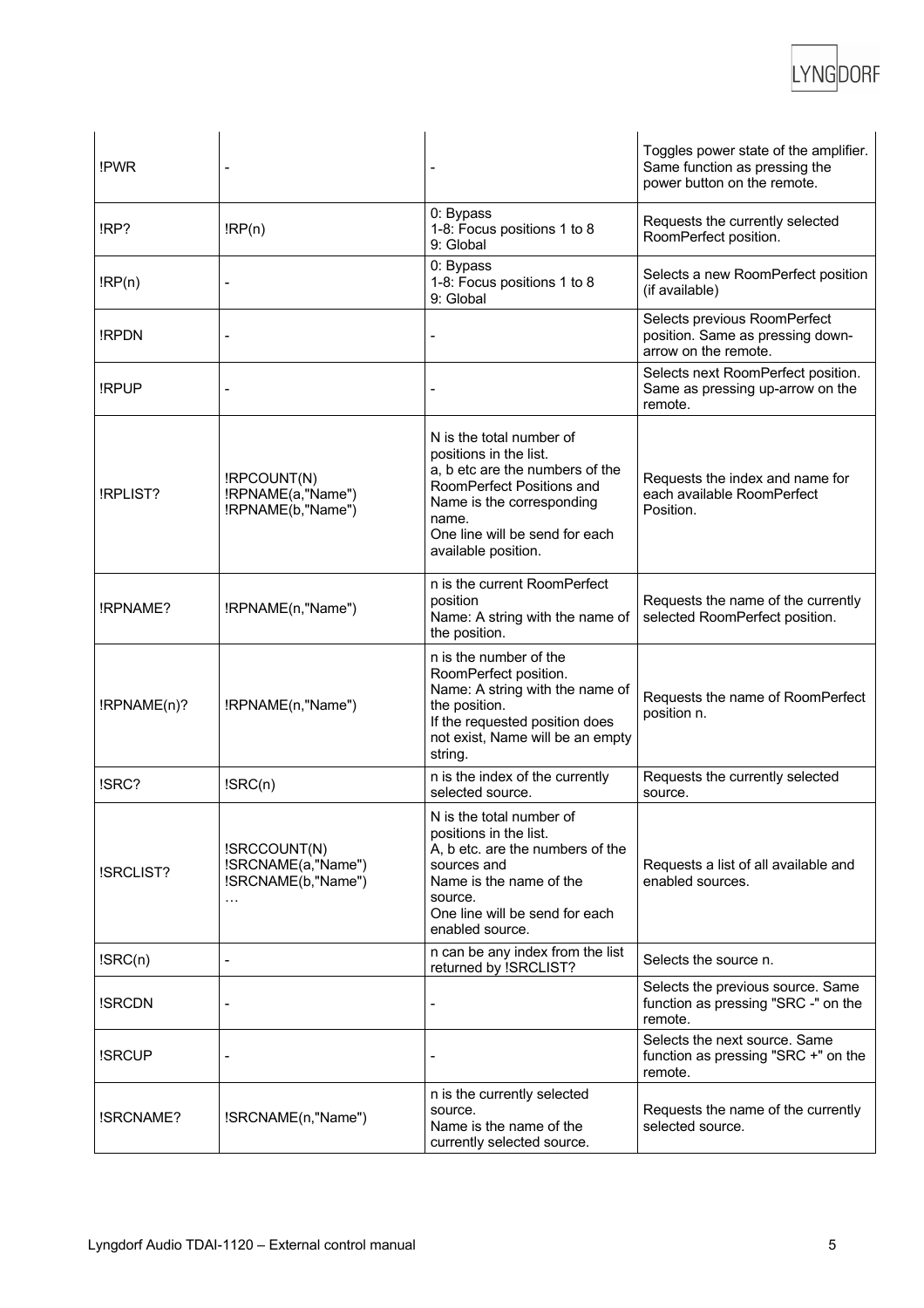LYNGDORF

| !SRCNAME(n)?   | !SRCNAME(n,"Name")  | Name is the name of source n<br>If the requested source does not<br>exist or is disabled, Name will<br>be an empty string.                                                            | Requests the name of source n.                        |
|----------------|---------------------|---------------------------------------------------------------------------------------------------------------------------------------------------------------------------------------|-------------------------------------------------------|
| !STREAMTYPE?   | !STREAMTYPE(n)      | n is the current stream type<br>playing.<br>$0 = none$<br>$1 = vT$ uner<br>$2 =$ Spotify<br>$3 =$ Airplay<br>$4 = uPnP$<br>$5 =$ USB File<br>$6$ = Roon Ready<br>$7 =$ Unknown stream | Requests the stream type being<br>played.             |
| !SWVER?        | !VER<br>(Verstring) | Verstring is a string describing<br>the SW versions.                                                                                                                                  | Requests the current software<br>version information. |
| !TREBLE?       | !TREBLE(n)          | $n = -12$ to 12 (dB)                                                                                                                                                                  | Requests the current treble gain trim<br>setting      |
| ITREBLE(n)     |                     | $n = -12$ to 12 (dB)                                                                                                                                                                  | Sets the treble gain trim setting                     |
| !TREBLEFREQ?   | !TREBLEFREQ(n)      | $n = 1500$ to 16000 (Hz)                                                                                                                                                              | Requests the current treble<br>frequency trim setting |
| !TREBLEFREQ(n) |                     | $n = 1500$ to 16000 (Hz)                                                                                                                                                              | Sets the treble frequency trim<br>setting             |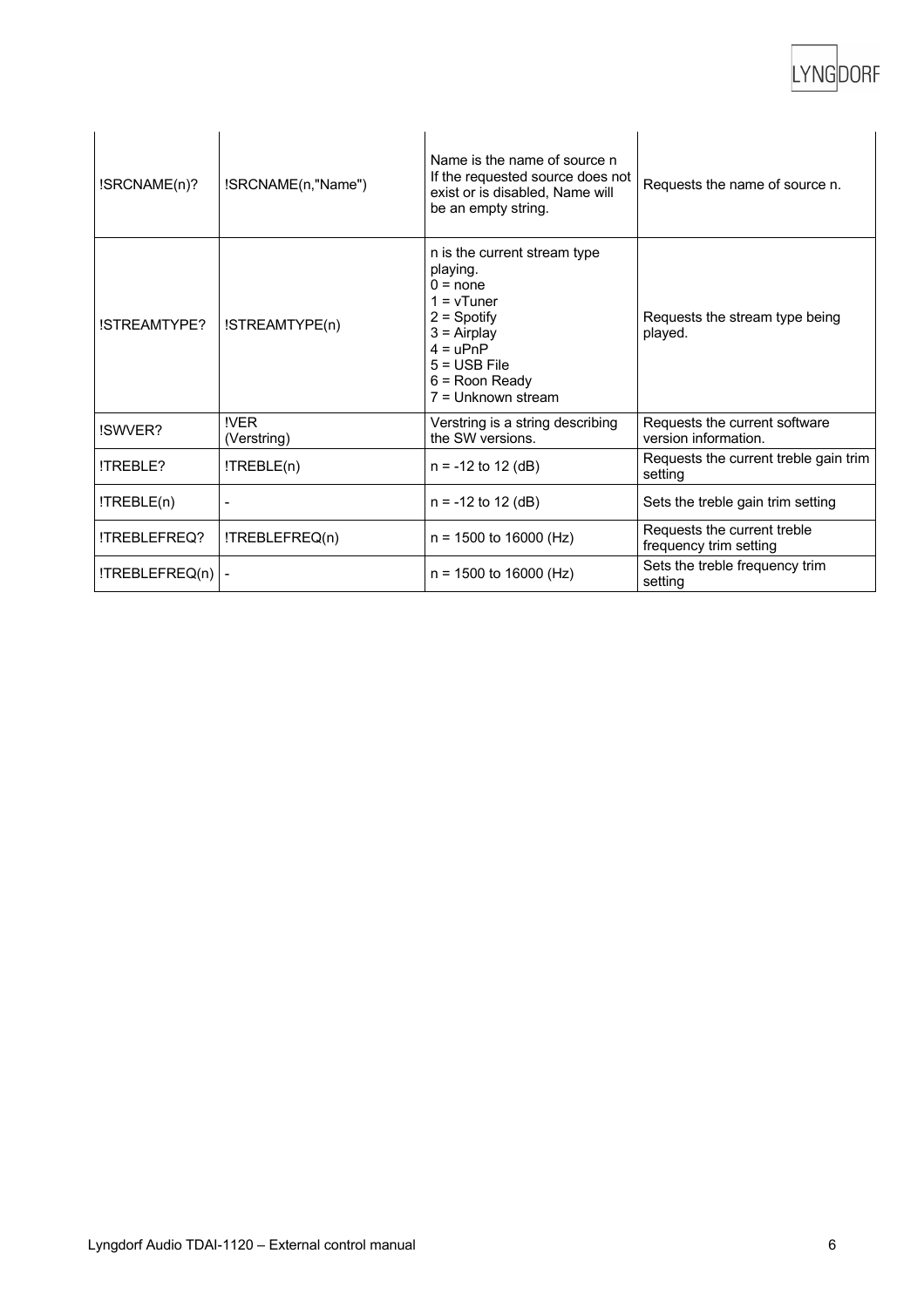| !VERB?       | IVERB(n)                                                  | n is the current VERBOSITY<br>setting. See table for values.                                                                                                                            | Requests the current verbosity<br>setting.                                                  |
|--------------|-----------------------------------------------------------|-----------------------------------------------------------------------------------------------------------------------------------------------------------------------------------------|---------------------------------------------------------------------------------------------|
| IVERB(n)     |                                                           | n is the new verbosity level. See<br>table.                                                                                                                                             | Sets a new verbosity level for the<br>interface.                                            |
| !VOI?        | !VOI(n)                                                   | n is the currently selected<br>voicing.                                                                                                                                                 | Requests the currently selected<br>voicing.                                                 |
| !VOI(n)      |                                                           | n is the voicing to select.<br>Can be any value from the list<br>returned by !VOILIST?                                                                                                  | Selects a new voicing.                                                                      |
| !VOIDN       | $\overline{a}$                                            |                                                                                                                                                                                         | Selects the previous voicing. Same<br>function as pressing the left arrow on<br>the remote. |
| !VOIUP       |                                                           |                                                                                                                                                                                         | Selects the next voicing.<br>Same function as pressing the right<br>arrow on the remote.    |
| !VOILIST?    | !VOICOUNT(N)<br>!VOINAME(a, "Name")<br>!VOINAME(b,"Name") | N is the total number of<br>positions in the list.<br>A, b etc. are the numbers of the<br>voicings and<br>Name is the name of the voicing<br>One line will be send for each<br>voicing. | Requests a list of available voicings.                                                      |
| !VOINAME?    | !VOINAME(n,"Name")                                        | n is the currently selected<br>voicing.<br>Name is the name of the<br>currently selected voicing.<br>If the requested voicing does<br>not exist, Name will be an empty<br>string.       | Requests the name of the currently<br>selected voicing.                                     |
| !VOINAME(n)? | !VOINAME(n,"Name")                                        | Name is the name of voicing n.                                                                                                                                                          | Requests the name of voicing n.                                                             |
| !VOL?        | !VOL(n)                                                   | -999 to 120 (steps of 0.1dB)                                                                                                                                                            | Requests the current volume.                                                                |
| IVOL(n)      | Ĭ.                                                        | -999 to 120 (steps of 0.1dB)                                                                                                                                                            | Sets the current volume to a new<br>value.                                                  |
| !VOLCH(n)    | -                                                         | -999 to 999 (steps of 0.1dB)                                                                                                                                                            | Changes the volume by the<br>requested amount.                                              |
| !VOLDN       | $\overline{a}$                                            |                                                                                                                                                                                         | Volume down (by 0.5dB).                                                                     |
| !VOLUP       | L,                                                        |                                                                                                                                                                                         | Volume up (by 0.5dB).                                                                       |

LYNGDORF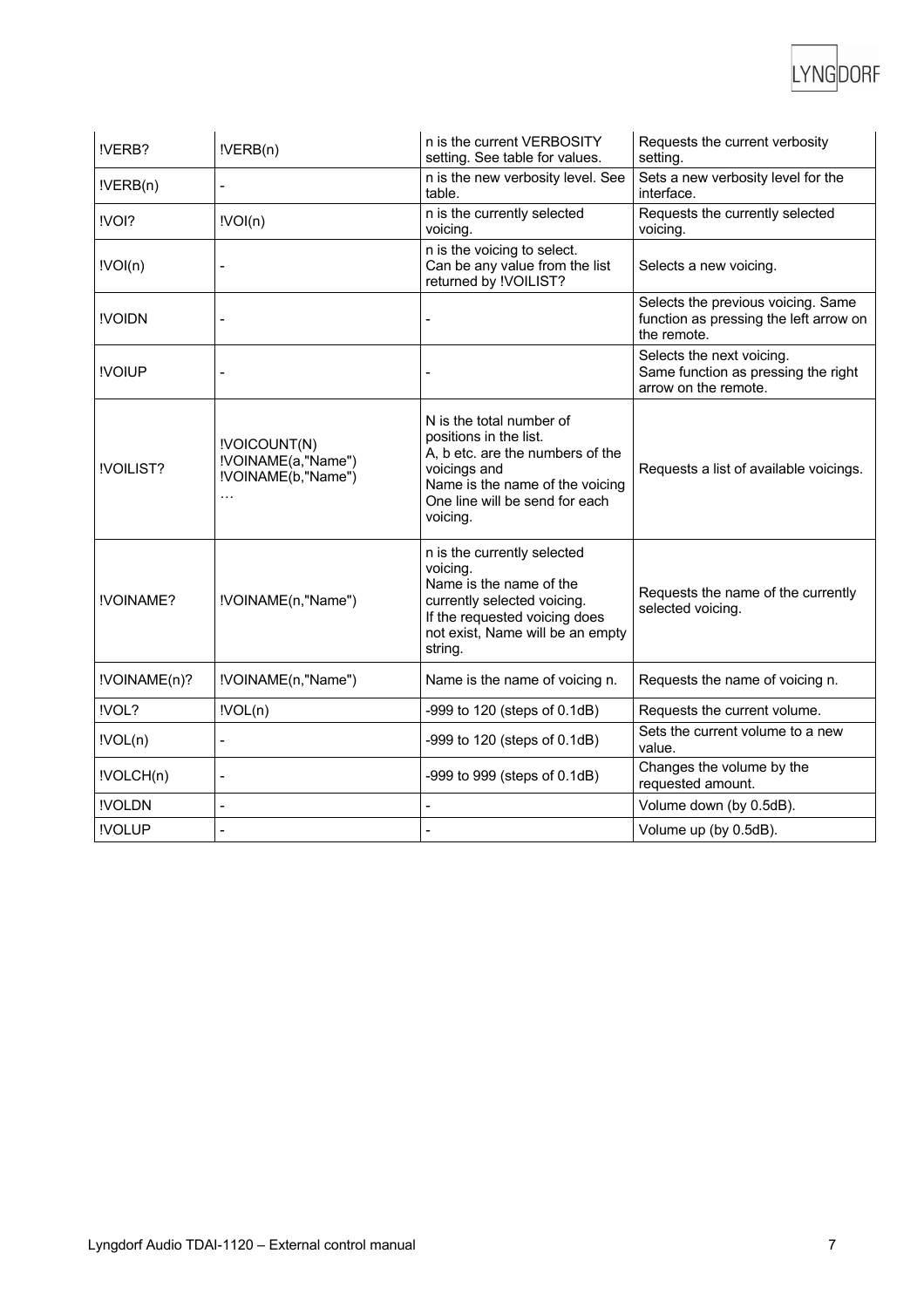

## **IR Codes / TDAI -1120**

| Command                          | <b>NEC1 Code</b>                 |
|----------------------------------|----------------------------------|
| Digit 1                          | 0x10EF, 0x00FF                   |
| Digit 2                          |                                  |
| Digit 3                          | 0x10EF, 0x01FE<br>0x10EF, 0x02FD |
| Digit 4                          | 0x10EF, 0x03FC                   |
| Digit 5                          | 0x10EF, 0x04FB                   |
| Digit 6                          | 0x10EF, 0x05FA                   |
| Digit 7                          | 0x10EF, 0x06F9                   |
| Digit 8                          | 0x10EF, 0x07F8                   |
| Digit 9                          | 0x10EF, 0x08F7                   |
| Standby                          | 0x10EF, 0x0FF0                   |
| <b>Volume Down</b>               | 0x10EF, 0x10EF                   |
| Mute                             | 0x10EF, 0x13EC                   |
| Volume Up                        | 0x10EF, 0x1AE5<br>0x10EF, 0x30CF |
| Digit 0                          | 0x10EF, 0x31CE                   |
| <b>SRC Down</b><br><b>SRC Up</b> |                                  |
|                                  | 0x10EF, 0x32CD                   |
| Play<br>Repeat                   | 0x10EF, 0x50AF                   |
| Shuffle                          | 0x10EF, 0x54AB                   |
| Previous                         | 0x10EF, 0x56A9<br>0x10EF, 0x57A8 |
| <b>Next</b>                      | 0x10EF, 0x58A7                   |
| Power On:                        | 0x10EF, 0x807F                   |
| Power Off:                       | 0x10EF, 0x817E                   |
| Input Dig 1 Coax                 | 0x10EF, 0x916E                   |
| Input Dig 2 Coax                 | 0x10EF, 0x926D                   |
| Input Dig 3 Opt                  | 0x10EF, 0x936C                   |
| Input Dig 4 Opt                  | 0x10EF, 0x946B                   |
| Input Hdmi ARC                   | 0x10EF, 0x9C63                   |
| Input Ana 1 RIAA                 | 0x10EF, 0x9D62                   |
| Input Ana 2 Unbalanced           | 0x10EF, 0x9E61                   |
| Input Preset 0                   | 0x10EF, 0xA35C                   |
| Input Preset 1                   | 0x10EF, 0xA45B                   |
| Input Preset 2                   | 0x10EF, 0xA55A                   |
| Input Preset 3                   | 0x10EF, 0xA659                   |
| Input Preset 4                   | 0x10EF, 0xA758                   |
| Input Preset 5                   | 0x10EF, 0xA857                   |
| Input Preset 6                   | 0x10EF, 0xA956                   |
| Input Preset 7                   | 0x10EF, 0xAA55                   |
| Input Preset 8                   | 0x10EF, 0xAB54                   |
| Input Preset 9                   | 0x10EF, 0xAC53                   |
| Input vTuner<br>Input Spotify    | 0x10EF, 0xB847<br>0x10EF, 0xB946 |
| Input AirPlay                    | 0x10EF, 0xBA45                   |
| Input Roon ready                 | 0x10EF, 0xBB44                   |
| Input uPnP                       | 0x10EF, 0xBC43                   |
| Input USB File                   | 0x10EF, 0xBD42                   |
| Input Bluetooth                  | 0x10EF, 0xBE41                   |
| Input GoogleCast                 | 0x10EF, 0xBF40                   |